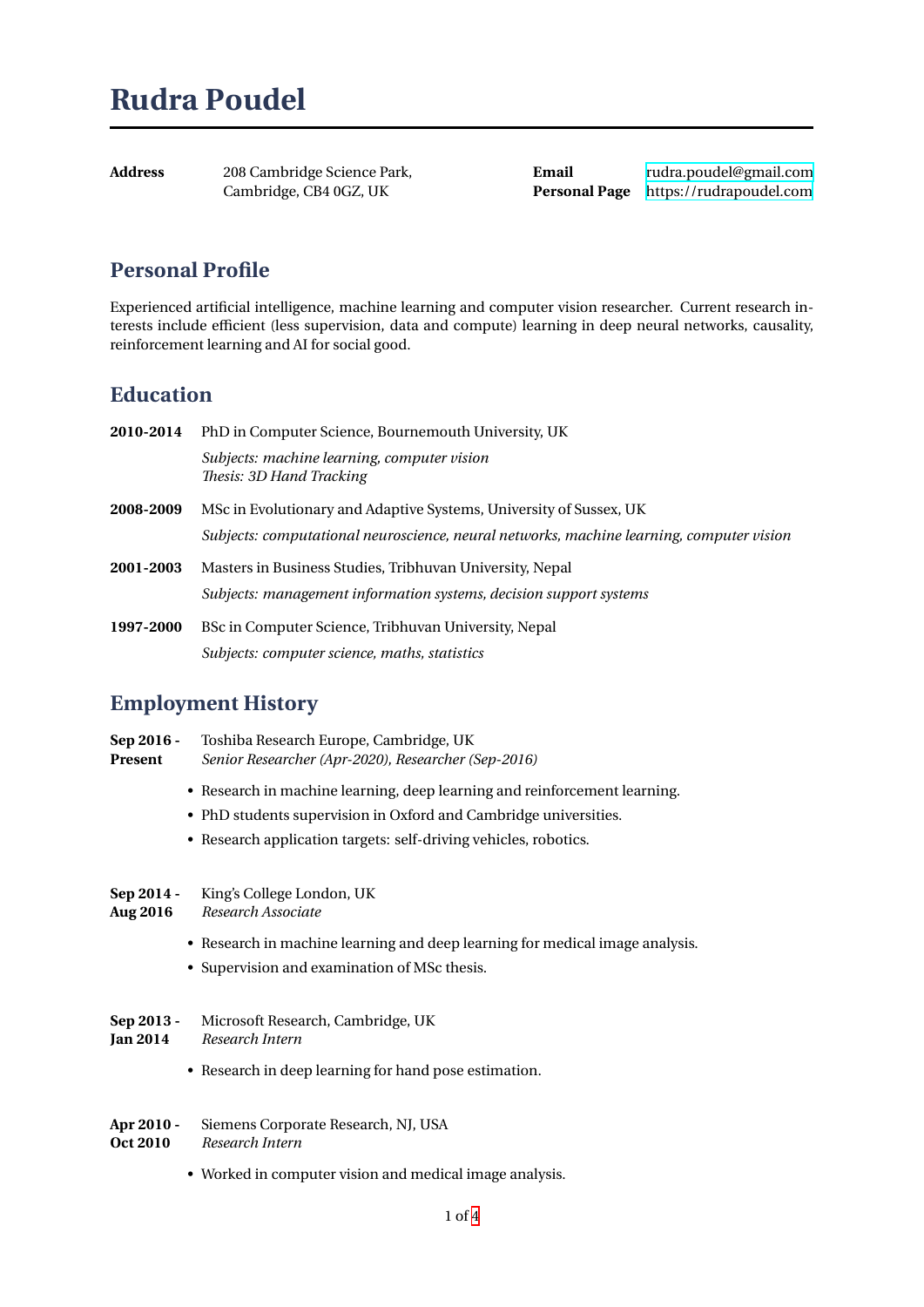**Jul 2007 -** Elvsys, Kathmandu, Nepal **Aug 2008** *Chief Architect- R&D, Co-Founder*

- R&D in big data analysis and data migration.
- Coordinated with international clients.
- **May 2000 -** Kathmandu, Nepal **Jun 2007** *Software Engineer, Project Manager*
	- Major responsibilities included system analysis and software development.
	- Design and developed distributed poker game engine, ads analytics and more.

#### **Teaching Experience**

| 2003-2008 | NCCS, Tribhuvan University, Nepal                                          |
|-----------|----------------------------------------------------------------------------|
|           | Lecturer, Object Oriented Programming with C++                             |
| 2006-2007 | Sanker Dev Campus, Tribhuvan University, Nepal                             |
|           | Lecturer, Management Information System<br>Lecturer, Operations Management |
| 2006-2007 | Ace Institute of Management, Pokhara University, Nepal                     |
|           | Lecturer, Management Information System                                    |
|           |                                                                            |

#### **Students**

#### **PhDs**,

- Alasdair Paren, PhD in Oxford University, jointly supervised with Pawan Kumar (2018- ).  $\blacksquare$
- Anthony Hu, PhD in Cambridge University, jointly supervised with Roberto Cipolla (2018- ).  $\blacksquare$

#### **Interns**,

Steven Morad, University of Arizona, 2020 ٠

#### **Technical Skills**

- **Programming Languages** *Python, C++, Matlab, C#, ASP.net, Java; SQL*
- **Libraries / Tools** *TensorFlow, OpenCV, Torch ML, PCL*

## **Entrepreneurship**

Jun 2007 - Nov 2011, Co-founder of Elvsys, Nepal, scaled it from 3 to 30 people company.  $\blacksquare$ 

#### **Funding/Awards**

- Oct 2009 Mar 2013, Bournemouth studentship for PhD, Bournemouth University, UK.  $\blacksquare$
- Oct 2008 Aug 2009, Chancellor's international scholarship for MSc, University of Sussex, UK.  $\blacksquare$
- Jan 2002 Jun 2002, Microhard scholarship for diploma in computer application, India.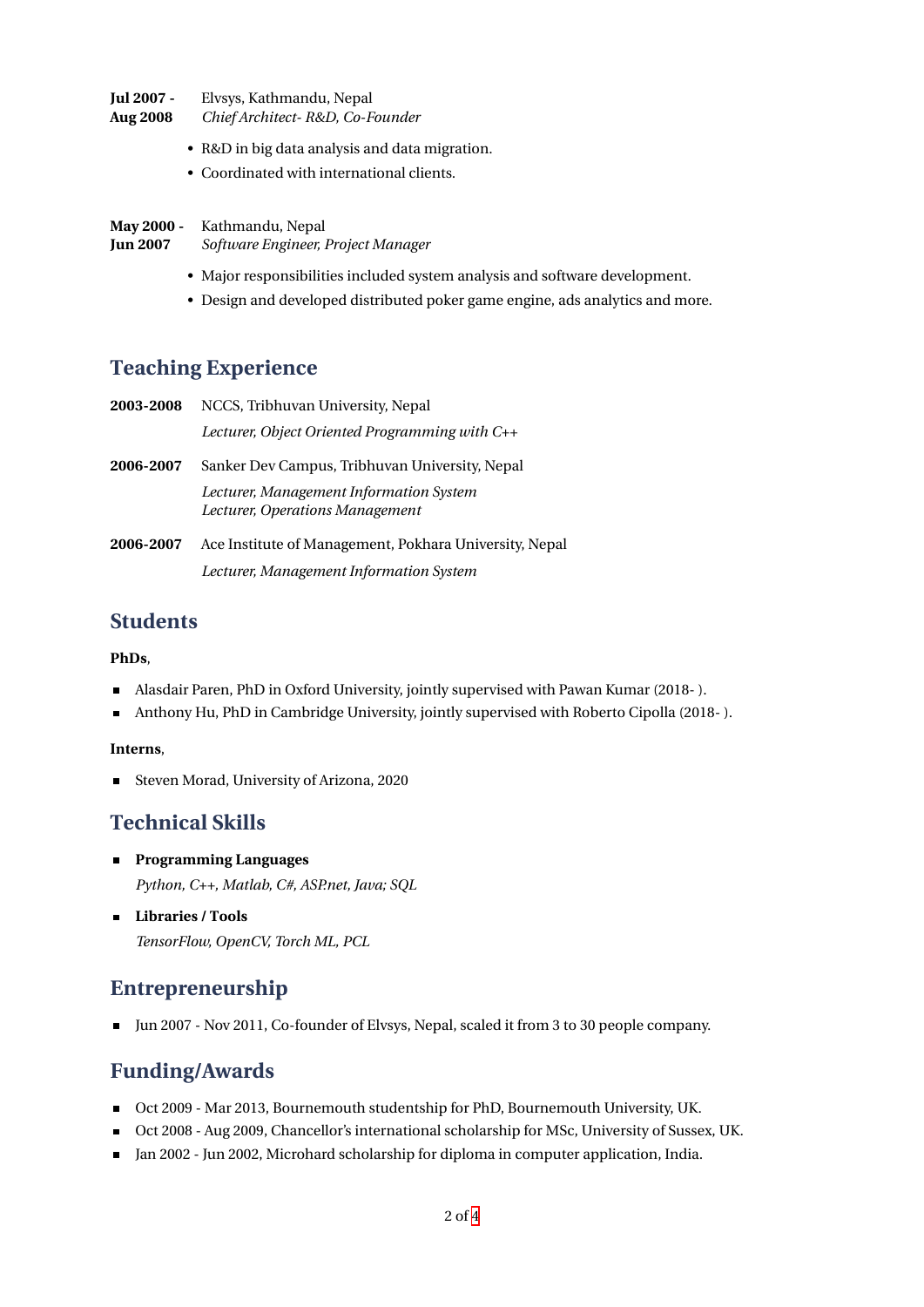### **Public Services**

- Reviewer of International Journal of Computer Vision (IJCV): 2020.
- Reviewer of Pattern Recognition: 2020.  $\blacksquare$
- Reviewer of IEEE Transactions on Image Processing: 2019.
- Reviewer of EURASIP Journal on Advances in Signal Processing: 2019.  $\blacksquare$
- **Reviewer of IEEE International Conference on Robotics and Automation (ICRA)- 2021.**

# **Selected Presentations**

- 1. *Fast-SCNN: Fast Semantic Segmentation Network*. British Machine Vision Conference (BMVC), Cardiff, UK, Sept 2019.
- 2. *ContextNet: Exploring Context and Detail for Semantic Segmentation in Real-time*. British Machine Vision Conference (BMVC), Newcastle, UK, Sept 2018.
- 3. *Artificial Intelligence for Humanity*. Artificial Intelligence for Development, Kathmandu, Nepal, April 2018.
- 4. *A Unified Framework for 3D Hand Tracking*. International Symposium on Visual Computing (ISVC), Crete, Greece, July 2013.
- 5. *Region-Based Skin Color Detection*. International Conference on Computer Vision Theory and Applications (VISAPP), Rome, Italy, Feb 2012.

# **Publications**

#### **Journals**,

- 1. Steven D Morad, Roberto Mecca, Rudra PK Poudel, Stephan Liwicki, Roberto Cipolla. *Embodied Visual Navigation with Automatic Curriculum Learning in Real Environments*. In IEEE Robotics and Automation Letters, 2020.
- 2. James H Cole, Rudra PK Poudel, Dimosthenis Tsagkrasoulis, Matthan WA Caan, Claire Steves, Tim D Spector, Giovanni Montana. *Predicting Brain Age with Deep Learning from Raw Imaging Data Results in a Reliable and Heritable Biomarker*. In NeuroImage, 2017.
- 3. Rudra PK Poudel, Hammadi Nait-Charif, Jian J Zhang, and David Liu. *Skin Color Detection Using Region-Based Approach*. In International Journal of Image Processing (IJIP), 2013.

#### **Conference Proceedings and Pre-prints**,

- 1. Rudra PK Poudel, Stephan Liwicki, Akihito Seki, Roberto Cipolla. *Fast-SCNN: Exploiting Deep Context and Shallow Details for Fast Semantic Segmentation*. In Under Review, 2021.
- 2. Rudra PK Poudel, Stephan Liwicki, Roberto Cipolla. *Fast-SCNN: Fast Semantic Segmentation Network*. In British Machine Vision Conference (BMVC), 2019. [Oral]
- 3. Rudra PK Poudel, Ujwal Bonde, Stephan Liwicki, Christopher Zach. *ContextNet: Exploring Context and Detail for Semantic Segmentation in Real-time*. In British Machine Vision Conference (BMVC), 2018. [Oral]
- 4. Rudra PK Poudel, Pablo Lamata, Giovanni Montana. *Recurrent Fully Convolutional Neural Networks for Multi-slice MRI Cardiac Segmentation*. In Medical Image Computing and Computer Assisted Interventions Conference (MICCAI) Workshop, 2016.
- 5. Rudra PK Poudel. *3D Hand Tracking*. PhD Thesis, Bournemouth University, UK, 2014.